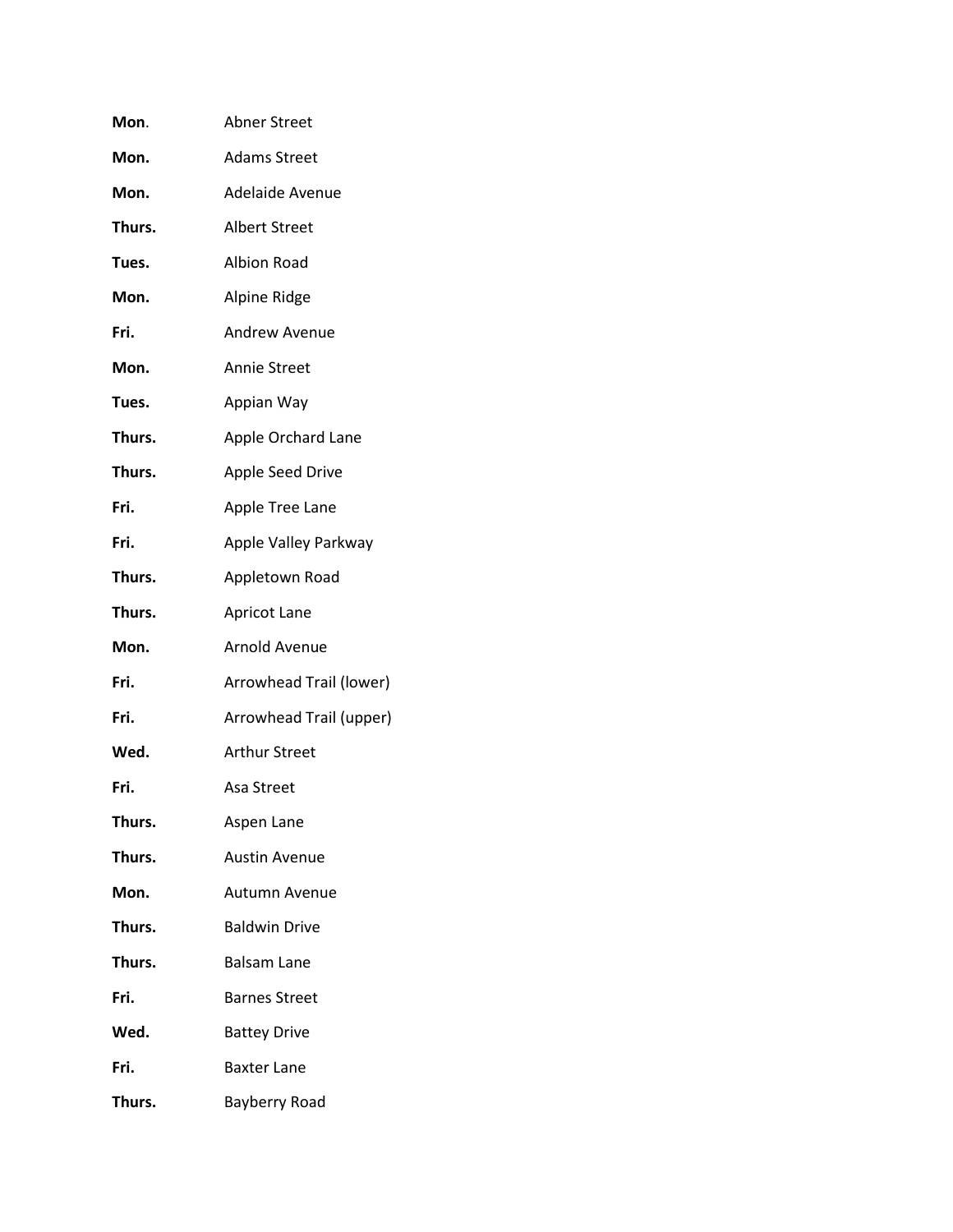| Wed.           | <b>Bayou Drive</b>        |
|----------------|---------------------------|
| Mon.           | <b>Bertha Street</b>      |
| Wed.           | <b>Beverly Circle</b>     |
| Wed.           | <b>Bewlay Street</b>      |
| Wed.           | <b>Birch Road</b>         |
| Fri.           | <b>Black Hawk Trail</b>   |
| Fri. / Private | <b>Blue Feather Trail</b> |
| <b>Private</b> | <b>Boltonwood Drive</b>   |
| Tues.          | <b>Branch Pike</b>        |
| Tues.          | <b>Brayton Road</b>       |
| Wed.           | <b>Breezy Knoll Road</b>  |
| Mon.           | <b>Brook Street</b>       |
| Mon.           | <b>Bruno Avenue</b>       |
| <b>Private</b> | <b>Brush Street</b>       |
| Tues. /Thurs.  | <b>Burlingame Road</b>    |
| Thurs.         | Calcagni Place            |
| Wed.           | Calderwood Avenue         |
| Wed.           | Calista Street            |
| Mon.           | Cambridge Circle          |
| Mon.           | Camp Street               |
| Thurs.         | Candlewood Drive          |
| Mon.           | Candy Court               |
| Tues.          | <b>Canton Court</b>       |
| Tues.          | Capron Road               |
| Tues.          | <b>Cardinal Hill Lane</b> |
| Tues.          | <b>Carltons Trail</b>     |
| Tues.          | Carol Ann Avenue          |
| Tues.          | Catherine Road            |
| Tues.          | <b>Cavalry Drive</b>      |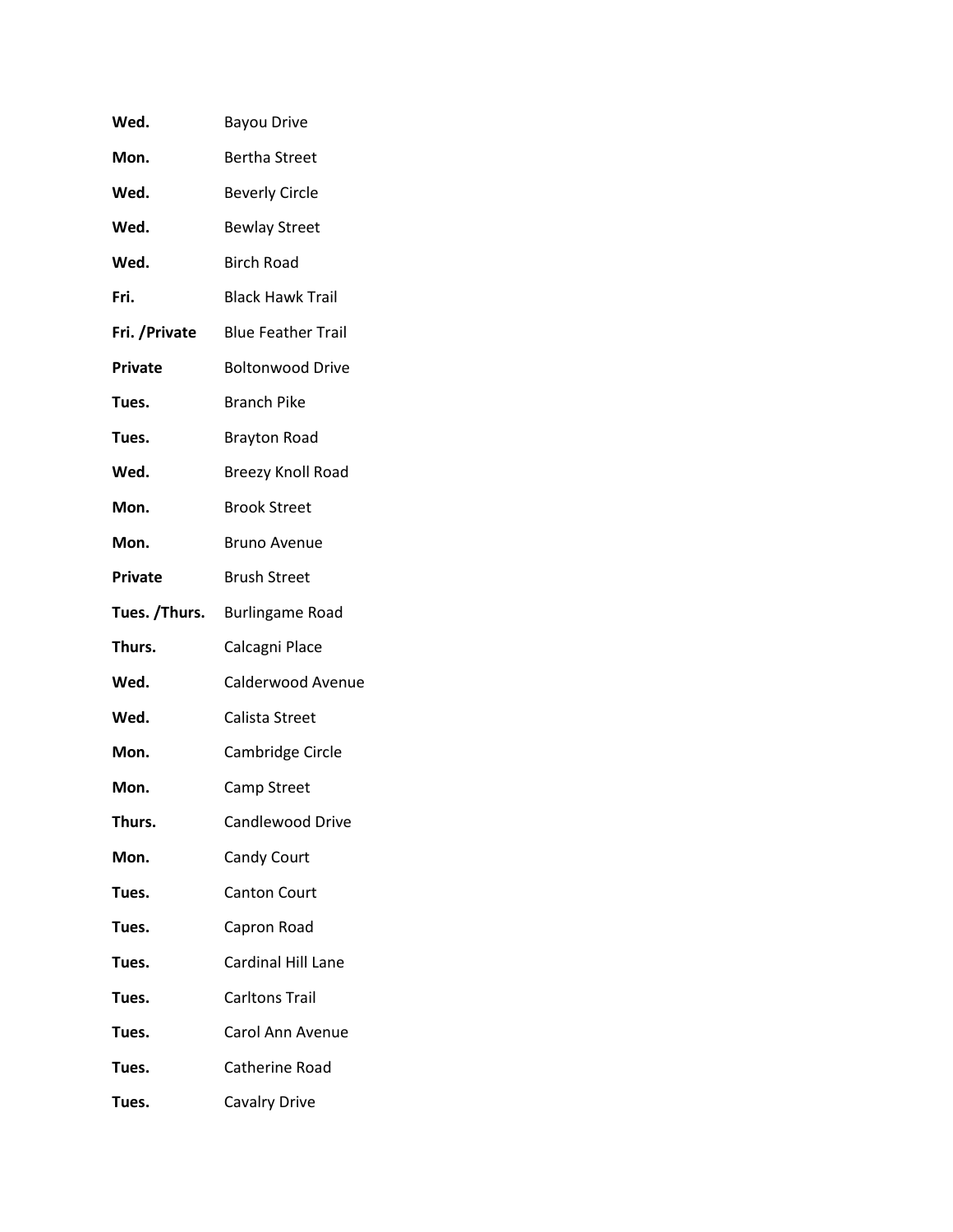| Tues.  | <b>Cedar Forest Road</b>        |
|--------|---------------------------------|
| Wed.   | <b>Cedar Grove Drive</b>        |
| Tues.  | <b>Cedar Meadows Drive</b>      |
| Fri.   | Cedar Swamp Road                |
| Wed.   | Center Road                     |
| Mon.   | Chamberlain Street              |
| Thurs. | Cherry Blossom Lane             |
| Wed.   | Cherrywood Drive                |
| Thurs. | <b>Chestnut Hill Court</b>      |
| Thurs. | <b>Chestnut Hill Court East</b> |
| Wed.   | <b>Chiswick Court</b>           |
| Wed.   | Chiswick Road                   |
| Thurs. | <b>Christopher Drive</b>        |
| Wed.   | <b>Church Street</b>            |
| Thurs. | Cider Lane                      |
| Mon.   | Circle Road                     |
| Thurs. | <b>Clarence Thurber Drive</b>   |
| Tues.  | Clark Road                      |
| Wed.   | Cole Street                     |
| Thurs. | <b>Colwell Road</b>             |
| Wed.   | Commerce Street                 |
| Mon.   | Commodore Avenue                |
| Fri.   | <b>Concord Street</b>           |
| Thurs. | <b>Connors Farm Road</b>        |
| Wed.   | <b>Contemporary Drive</b>       |
| Fri.   | <b>Continental Road</b>         |
| Wed.   | Coolridge Avenue                |
| Thurs. | <b>Cortland Lane</b>            |
| Thurs. | Cottonwood Court                |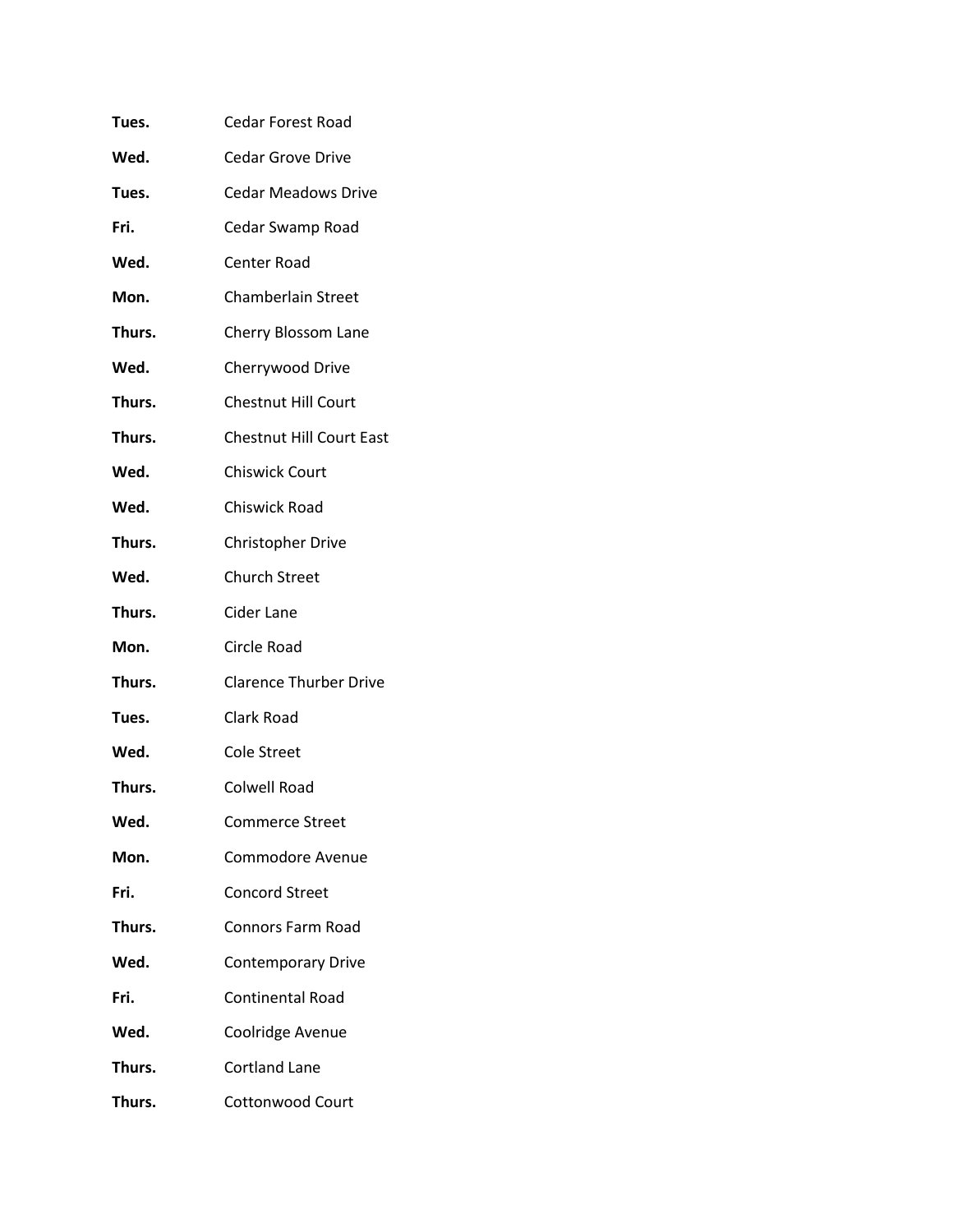| Fri.   | <b>Country Drive</b>       |
|--------|----------------------------|
| Tues.  | Country Hill Lane          |
| Tues.  | Countryside Drive          |
| Thurs. | Crabapple Lane             |
| Tues.  | <b>Crest Circle</b>        |
| Wed.   | <b>Crestview Drive</b>     |
| Tues.  | <b>Cross Street</b>        |
| Wed.   | <b>Cypress Drive</b>       |
| Fri.   | Danecroft Avenue           |
| Fri.   | David Street               |
| Mon.   | Dean Avenue                |
| Thurs. | Deer Run Trail             |
| Fri.   | Deerfield Drive            |
| Thurs. | <b>Deerhill Drive</b>      |
| Tues.  | <b>Desiree Court</b>       |
| Mon.   | Diana Avenue               |
| Tues.  | <b>Dillon Lane</b>         |
| Mon.   | Dinaro Drive               |
| Thurs. | <b>Dolores Court</b>       |
| Tues.  | Domin Avenue               |
| Tues.  | Dongay Road                |
| Thurs. | Douglas Circle             |
| Thurs. | Douglas Drive              |
| Tues.  | Douglas Pike               |
| Wed.   | Downingwood Drive          |
| Thurs. | Duchess Way                |
| Mon.   | <b>East Cottage Street</b> |
| Thurs. | East Gate Road             |
| Tues.  | East Lantern Road          |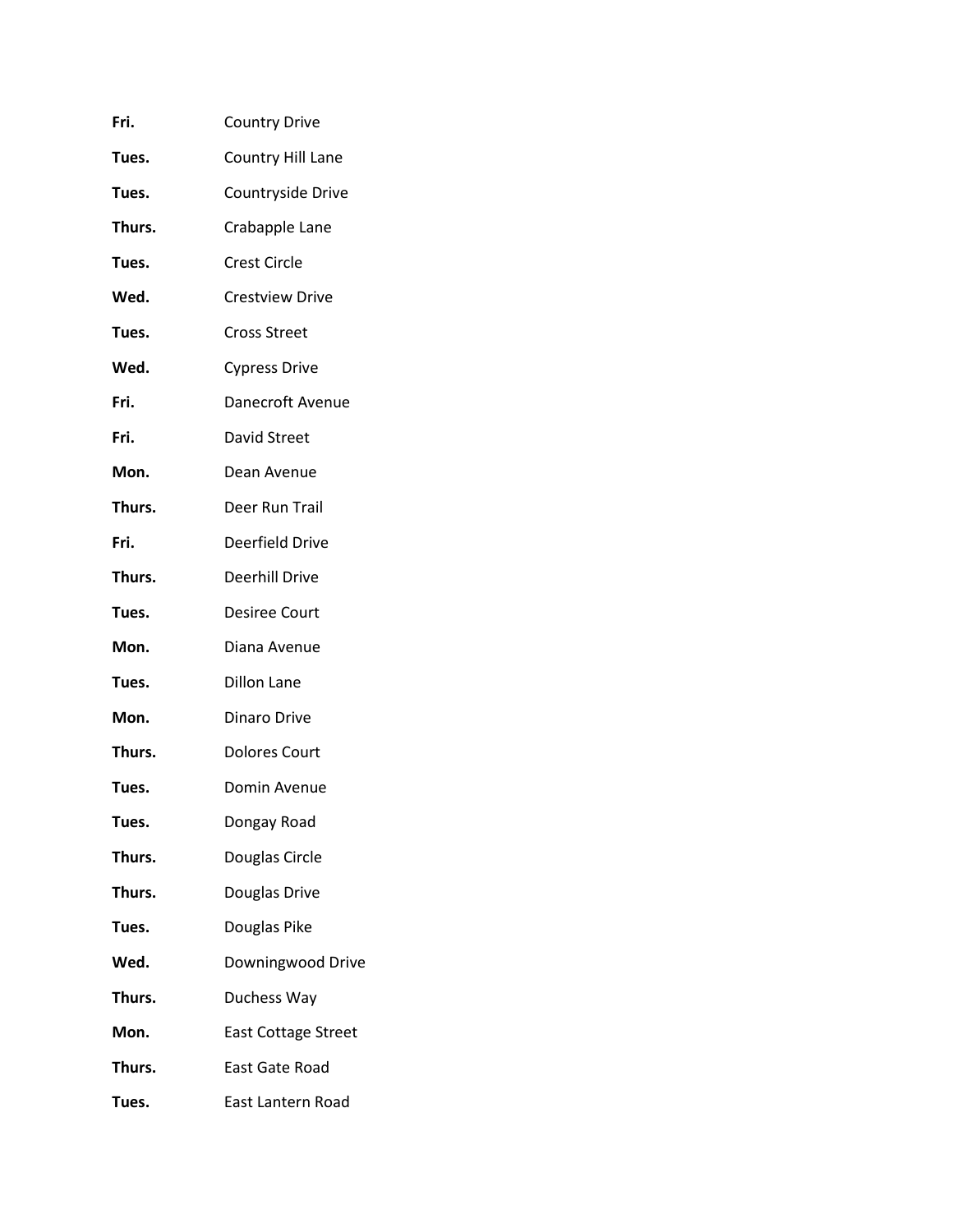| Mon.                    | <b>East Prospect Street</b>                                               |  |
|-------------------------|---------------------------------------------------------------------------|--|
| Fri.                    | <b>Eisenhower Drive</b>                                                   |  |
| Fri.                    | Elberta Drive                                                             |  |
| Mon.                    | Elizabeth Avenue                                                          |  |
| Mon.                    | Elm Court                                                                 |  |
| Fri.                    | <b>Elmgrove Avenue</b>                                                    |  |
| Wed.                    | <b>Elmhurst Drive</b>                                                     |  |
| Tues.                   | Elna Drive                                                                |  |
| Wed. / Private Enid Way |                                                                           |  |
| Fri.                    | <b>Enterprise Lane</b>                                                    |  |
| Mon.                    | <b>Ernest Street</b>                                                      |  |
| Mon.                    | <b>Esmond Mill Drive</b>                                                  |  |
| Mon.                    | <b>Esmond Street</b>                                                      |  |
| Private                 | <b>Essex Street</b>                                                       |  |
| Thurs.                  | Evans Road                                                                |  |
| Wed.                    | <b>Factory Pond Circle</b>                                                |  |
| Wed.                    | Fair Oaks Court (North)                                                   |  |
| Wed.                    | Fair Oaks Court (South)                                                   |  |
| Wed.                    | Fair Oaks Lane                                                            |  |
| Mon.                    | <b>Fairmount Street</b>                                                   |  |
| Wed.                    | <b>Fairview Drive</b>                                                     |  |
| Tues.                   | Fairway Lane                                                              |  |
| Wed.                    | <b>Fanning Lane</b>                                                       |  |
| Wed.                    | <b>Farmington Drive</b>                                                   |  |
| Mon. /Tues.             | Farnum Pike<br>Southeast of Rte. 295-Mon.;<br>Northwest of Rte. 295-Tues. |  |
| Tues.                   | Farrar Lane                                                               |  |
| Mon.                    | Fatima Drive                                                              |  |
| Tues.                   | Fenwood Avenue                                                            |  |
| Thurs.                  | <b>Fieldstone Circle</b>                                                  |  |
|                         |                                                                           |  |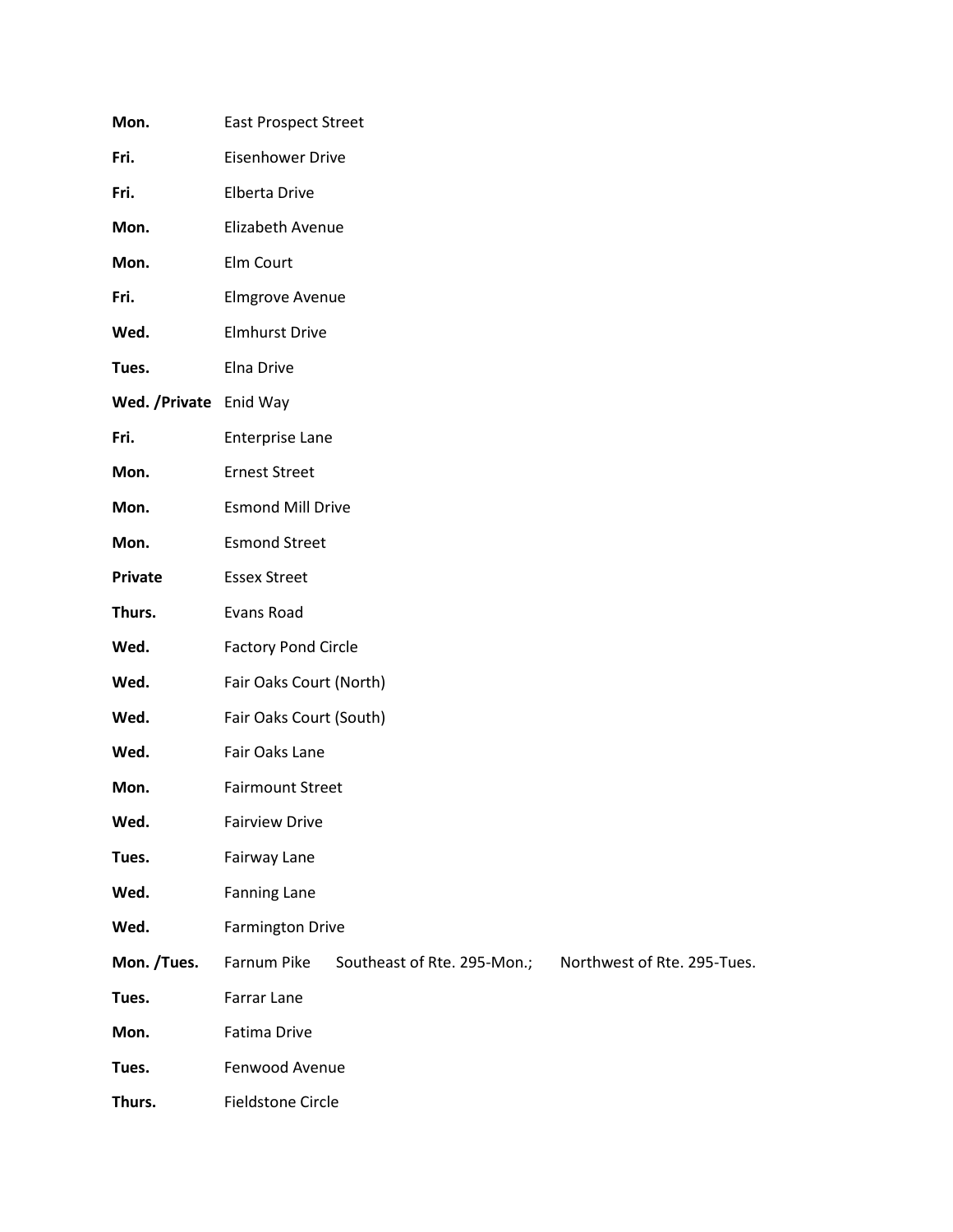| Thurs.                    | Fir Way                      |
|---------------------------|------------------------------|
| Tues.                     | <b>Forestwood Drive</b>      |
| Thurs.                    | Forge Road                   |
| Tues. / Private Forte Way |                              |
| Wed.                      | <b>Fountain Spring Lane</b>  |
| Mon.                      | <b>Fourth Street</b>         |
| Wed.                      | Friarbrook Drive             |
| Tues.                     | Friendship Lane              |
| Wed.                      | Garden Avenue                |
| Wed.                      | <b>Garnett Lane</b>          |
| Mon.                      | <b>Gary Street</b>           |
| Tues.                     | George Washington Highway    |
| Mon.                      | Georgia Court                |
| Mon.                      | <b>Gladstone Street</b>      |
| Mon.                      | Glenna Drive                 |
| Tues.                     | <b>Grandview Drive</b>       |
| Mon.                      | Granite Ledge Avenue         |
| Mon.                      | Green Avenue                 |
| Wed.                      | <b>Greenbrier Court West</b> |
| Wed.                      | <b>Greenbrier Road</b>       |
| Wed.                      | Greenlake Drive              |
| Wed.                      | <b>Greenville Avenue</b>     |
| Tues.                     | <b>Grouse Trail</b>          |
| Fri.                      | <b>Halsey Drive</b>          |
| Tues.                     | Hanton City Road             |
| Tues.                     | <b>Hanton City Trail</b>     |
| Tues.                     | Harris Road                  |
| Wed.                      | Hattie Avenue                |
| Tues.                     | <b>Haven Street</b>          |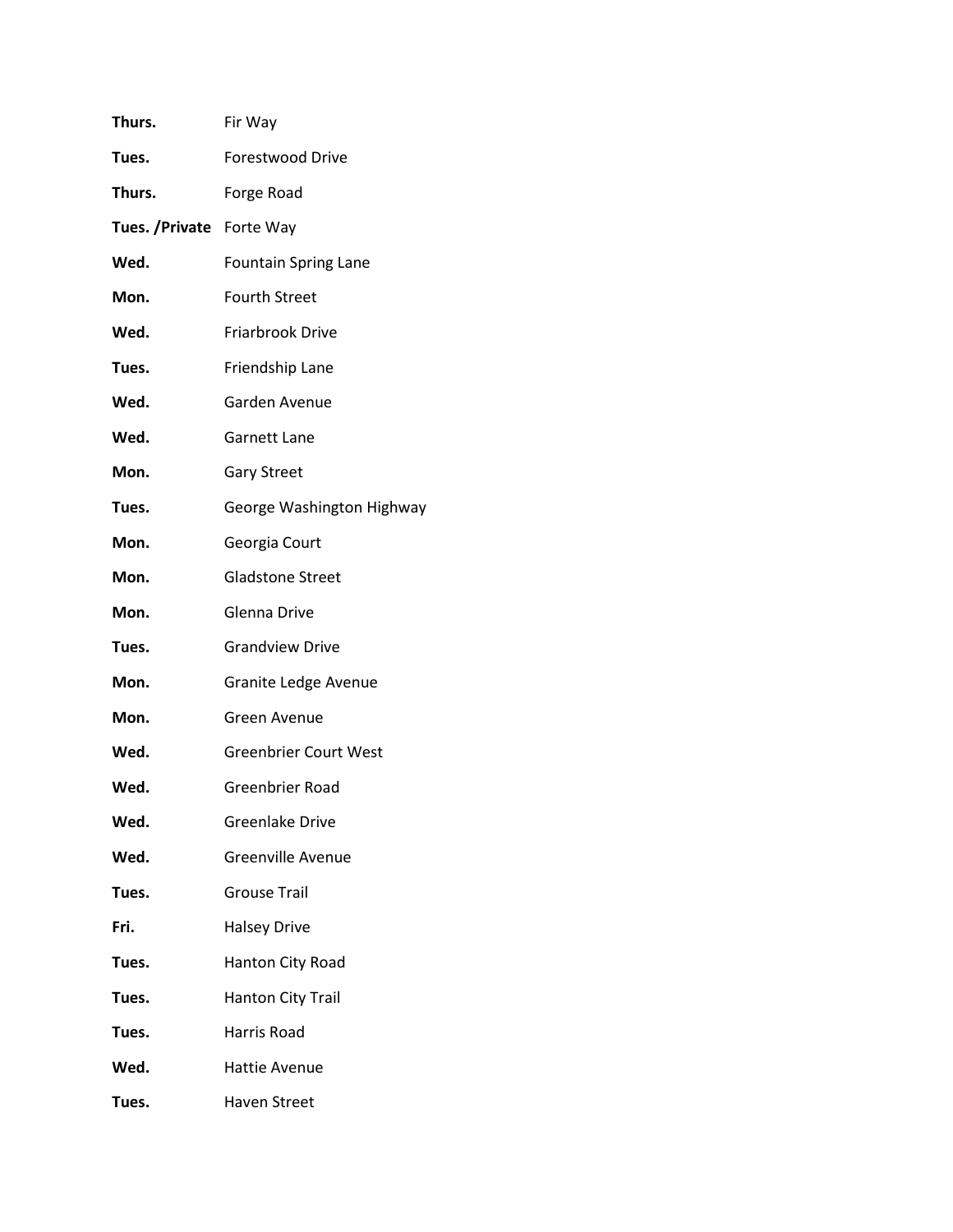| Wed.   | <b>Hawkins Street</b>              |
|--------|------------------------------------|
| Thurs. | <b>Hawthorne Road</b>              |
| Mon.   | <b>Hazel Drive</b>                 |
| Fri.   | <b>Hazel Point Road</b>            |
|        | Tues. / Private Helen Carlton Lane |
| Thurs. | <b>Hemlock Court</b>               |
| Fri.   | <b>Herbert Street</b>              |
| Wed.   | <b>Hickory Lane</b>                |
| Tues.  | <b>Higgins Street</b>              |
| Mon.   | <b>High Street</b>                 |
| Tues.  | <b>High View Drive</b>             |
| Tues.  | <b>Highland Terrace</b>            |
| Mon.   | <b>Hill Avenue</b>                 |
| Tues.  | <b>Hill Street</b>                 |
| Wed.   | <b>Hillcrest Avenue</b>            |
| Mon.   | <b>Hillside Street</b>             |
| Wed.   | <b>Hilltop Court</b>               |
| Tues.  | <b>Homestead Avenue</b>            |
| Mon.   | <b>Homestead Street</b>            |
| Mon.   | <b>Howard Street</b>               |
| Wed.   | <b>Hughes Drive</b>                |
| Tues.  | <b>Hunters Knoll</b>               |
| Fri.   | <b>Indian Head Trail</b>           |
| Fri.   | Indian Run Trail                   |
| Mon.   | Intervale Road                     |
| Tues.  | Jambray Drive                      |
| Fri.   | James McVey Way                    |
| Mon.   | Jaylin Drive                       |
| Thurs. | Jean Drive                         |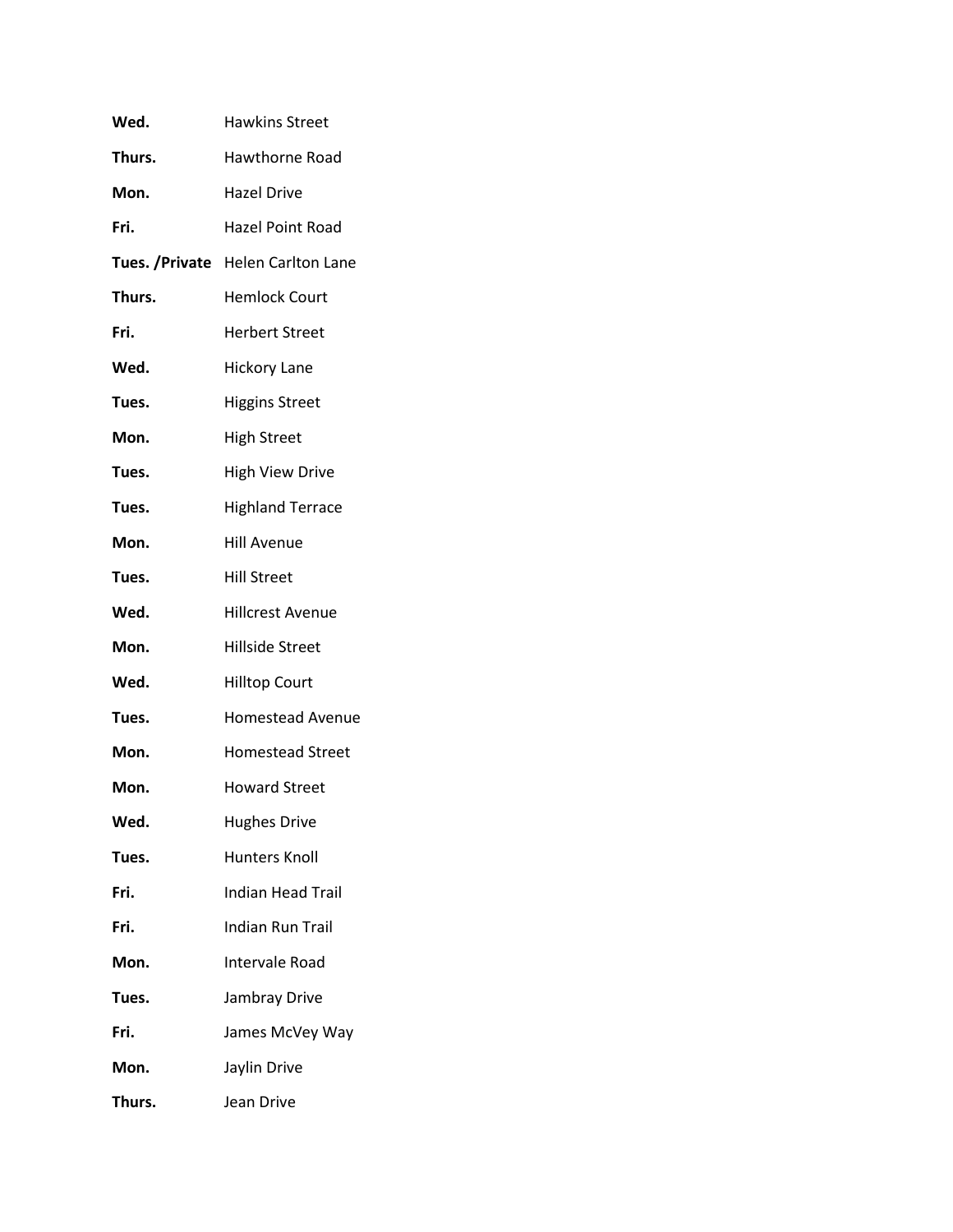| Tues.                        | John Mowry Road           |
|------------------------------|---------------------------|
| Tues.                        | Josephine Drive           |
| Fri.                         | Joyce Ann Drive           |
| Mon.                         | <b>Julien Street</b>      |
| Thurs.                       | Juniper Lane              |
| Tues.                        | <b>Justin Circle</b>      |
| Tues.                        | Kane Road                 |
| Tues.                        | Karen Ann Drive           |
| Wed.                         | <b>Kensington Mews</b>    |
| Mon.                         | Kensington Street         |
| Thurs.                       | Kimberly Ann Drive        |
| Thurs.                       | Kristen Drive             |
| Thurs.                       | Kylie Circle              |
| Mon.                         | Lacey Court               |
| Mon.                         | Lakeside Drive            |
| Wed.                         | Lakeview Drive            |
| Tues.                        | Lantern Road              |
| Wed.                         | Lark Industrial Parkway   |
| Wed.                         | Lark Road                 |
| Tues.                        | Latham Farm Road          |
| Thurs. / Private Laura Court |                           |
| Thurs.                       | Laurel Court              |
| Thurs.                       | Laurel Hill Drive         |
| Thurs.                       | Laurel Woods Drive        |
| Thurs.                       | Lawnacre Drive            |
| Fri.                         | Ledgemont Drive           |
| Mon.                         | <b>Leland Mowry Drive</b> |
| Tues.                        | Levesque Drive            |
| Wed.                         | Levi Lane                 |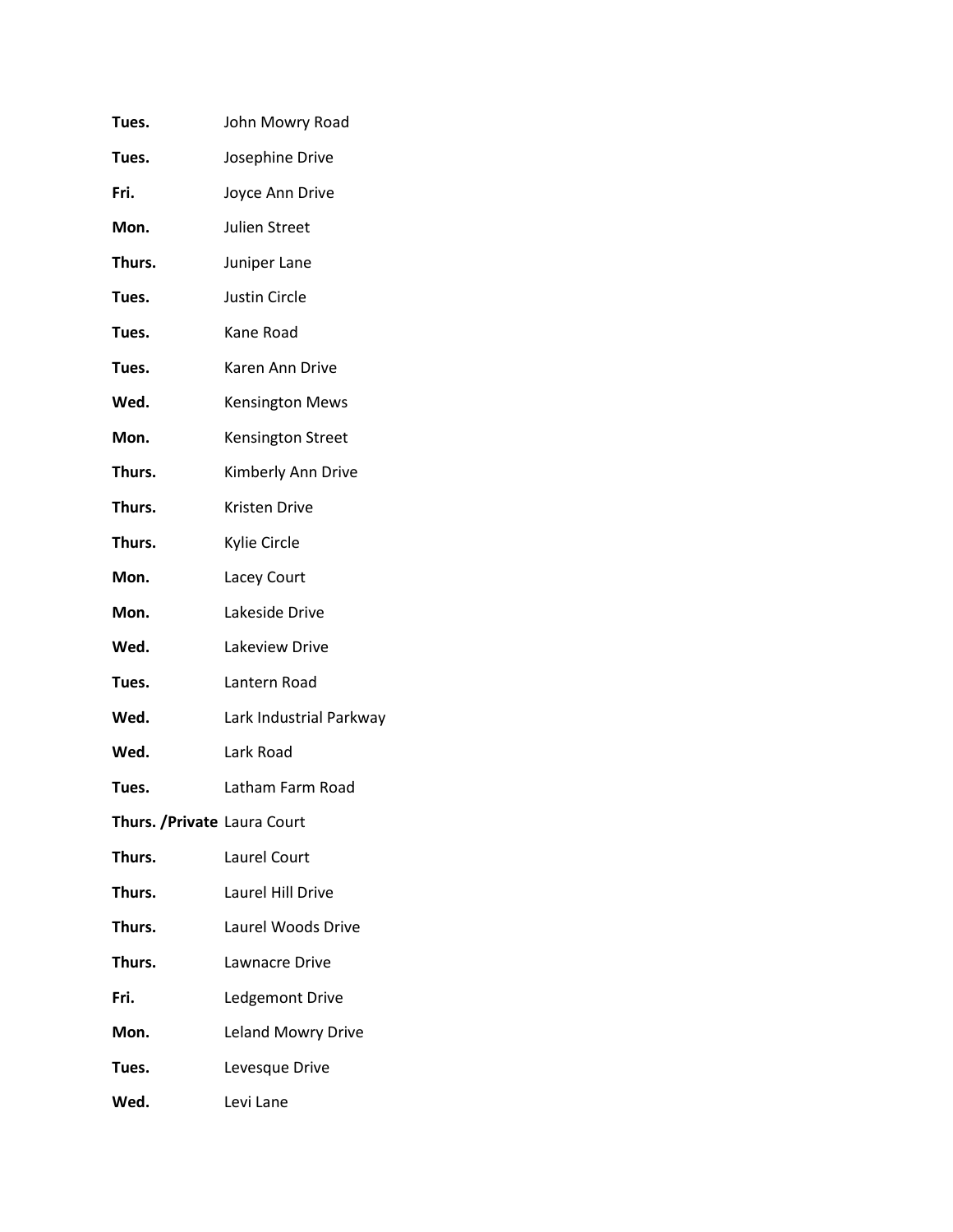| Tues.  | Limerock Road           |
|--------|-------------------------|
| Mon.   | Lincoln Street          |
| Tues.  | Linfield Circle         |
| Tues.  | Linfield Court          |
| Tues.  | Linfield Drive          |
| Thurs. | Lisa Ann Circle         |
| Thurs. | Lisa Ann Court          |
| Thurs. | Locust Circle           |
| Thurs. | Lodgepole Lane          |
| Thurs. | Log Road                |
| Fri.   | Lookout Street          |
| Tues.  | Lori Ellen Drive        |
| Mon.   | Louise Ann Drive        |
| Thurs. | Lucille Drive           |
| Tues.  | Lydia Ann Road          |
| Fri.   | <b>MacArthur Drive</b>  |
| Wed.   | Magnolia Circle         |
| Fri.   | Magnum Court            |
| Thurs. | Mann School Road        |
| Fri.   | <b>Manor Drive</b>      |
| Mon.   | Maple Avenue            |
| Wed.   | Maple Court             |
| Wed.   | <b>Maplecrest Drive</b> |
| Thurs. | Mapleville Road         |
| Thurs. | Maplewood Orchard Drive |
| Wed.   | <b>Marmarel Road</b>    |
| Tues.  | Maureen Drive           |
| Wed.   | Mayfield Street         |
| Thurs. | McIntosh Lane           |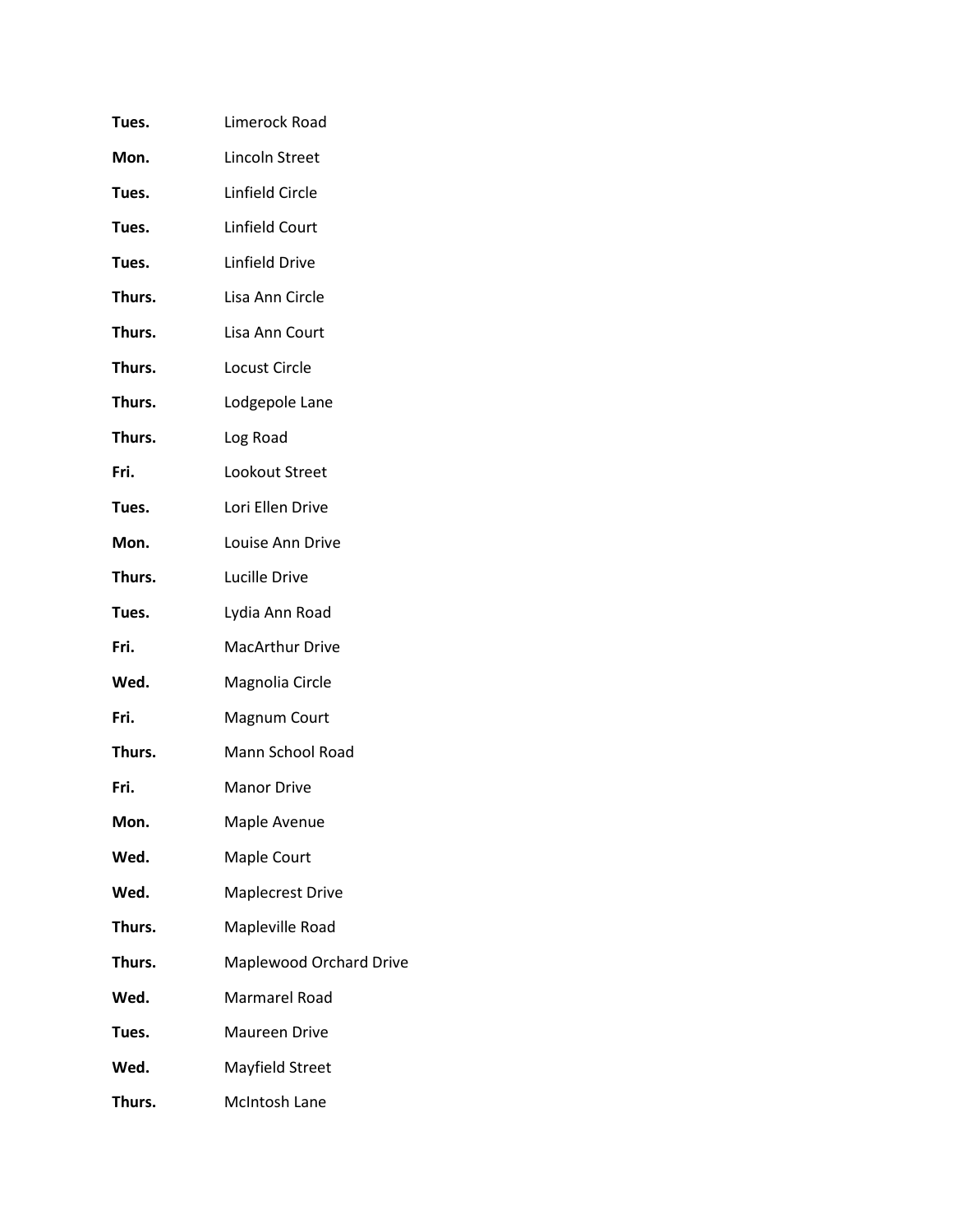| Thurs.                      | McKenzie Drive           |
|-----------------------------|--------------------------|
| Mon.                        | <b>Meadow Court</b>      |
| Wed.                        | <b>Meadow Road</b>       |
| Tues.                       | <b>Meadow View Drive</b> |
| Thurs.                      | <b>Meghan Circle</b>     |
| Thurs.                      | Mellissa Circle          |
| Tues. / Private Menard Lane |                          |
| Fri.                        | Midway Lane              |
| Mon.                        | Minoru Street            |
| Tues.                       | Morgan Court             |
| Tues.                       | Morgan Lane              |
| Mon. /Fri.                  | Mountaindale Road        |
| Thurs.                      | <b>Mowry Drive</b>       |
| Tues.                       | Mowry Farms Lane         |
| Fri.                        | Mowry Road               |
| Tues.                       | <b>Myers Street</b>      |
| Wed.                        | Newton Drive             |
| Tues.                       | Nicole Circle            |
| Fri.                        | Nimitz Drive             |
| Fri.                        | <b>Nokomis Trail</b>     |
| Mon.                        | North Candy Court        |
| Mon.                        | Oak Street               |
| Mon.                        | Oakdale Street           |
| Wed.                        | <b>Oakhurst Drive</b>    |
| Wed.                        | Oakwood Circle           |
| Mon.                        | Old County Road          |
| Thurs.                      | Old Forge Road           |
| Fri.                        | Old Tavern Lane          |
| Mon.                        | Olde Clark Road          |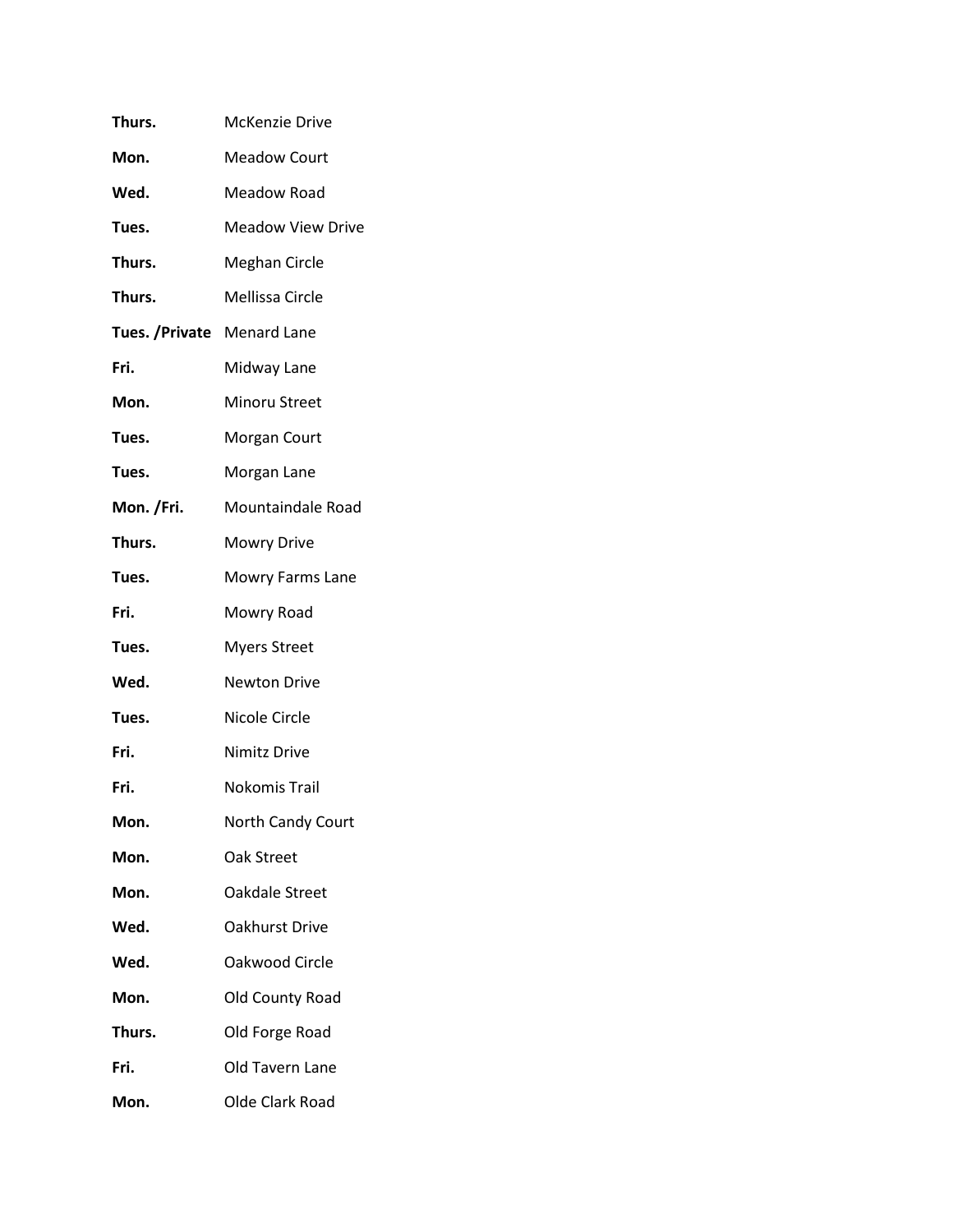| Thurs. | Olde Glocester Lane          |
|--------|------------------------------|
| Mon.   | Oliver Street                |
| Wed.   | <b>Orchard Avenue</b>        |
| Tues.  | <b>Orchard Meadows Drive</b> |
| Wed.   | <b>Orchard Street</b>        |
| Tues.  | <b>Overlook Circle</b>       |
| Wed.   | <b>Palmer Street</b>         |
| Thurs. | Pamela Drive                 |
| Tues.  | Partridge Lane               |
| Mon.   | Patricia Circle              |
| Thurs. | Paul Court                   |
| Fri.   | Peace Pipe Trail             |
| Thurs. | Peach Blossom Lane           |
| Mon.   | Penbryn Avenue               |
| Mon.   | Perry Street                 |
| Tues.  | Pheasant Run                 |
| Wed.   | <b>Pine Court</b>            |
| Thurs. | Pine Drive                   |
| Wed.   | Pine Grove Circle            |
| Thurs. | Pine Ridge Drive             |
| Mon.   | <b>Pinewood Drive</b>        |
| Fri.   | <b>Pleasant View Avenue</b>  |
| Thurs. | <b>Pleasant View Circle</b>  |
| Wed.   | Pond Court                   |
| Tues.  | Pond View Court              |
| Tues.  | Potter Avenue                |
| Fri.   | Powder Mill Lane             |
| Fri.   | <b>Prescott Avenue</b>       |
| Tues.  | Price Lane                   |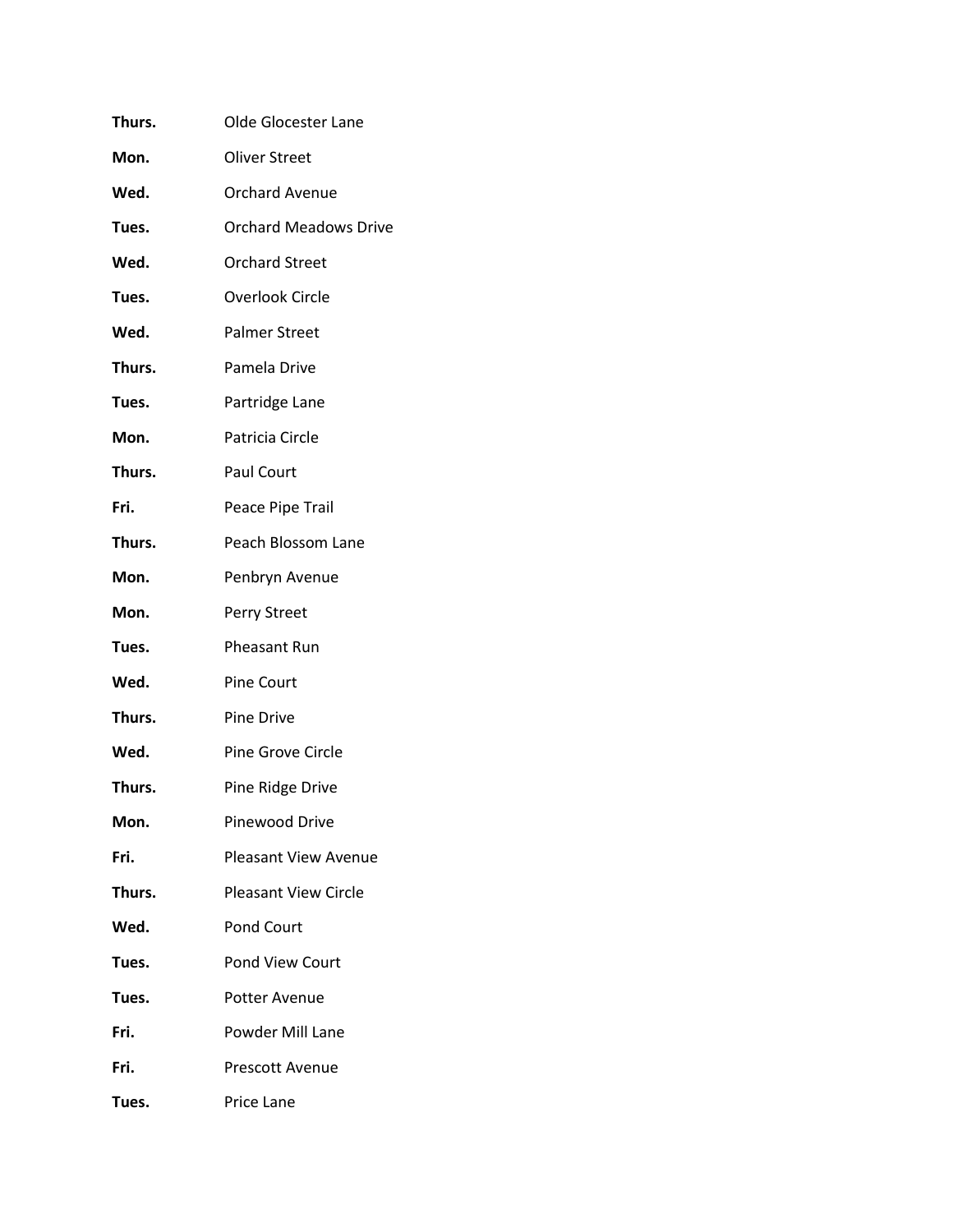| Mon.                    | <b>Primrose Drive</b>       |
|-------------------------|-----------------------------|
| Tues.                   | Primrose Lane               |
| Mon. / Wed. Putnam Pike |                             |
| Tues.                   | <b>Quail Circle</b>         |
| Fri.                    | Quaker Lane                 |
| Fri.                    | <b>Randall Street</b>       |
| Mon.                    | <b>Rangely Court</b>        |
| Tues.                   | Rawson Avenue               |
| Tues.                   | <b>Ray Drive</b>            |
| Wed.                    | <b>Reaper Court</b>         |
| Thurs.                  | Reardon Way                 |
| Fri.                    | <b>Red Wing Trail</b>       |
| Tues.                   | <b>Redfern Drive</b>        |
| Tues.                   | Reservoir Road              |
| Fri.                    | <b>Richard Street</b>       |
| Tues.                   | Ridge Road                  |
| Tues.                   | Ridgeland                   |
| Tues.                   | <b>Ridge View Court</b>     |
| Mon.                    | <b>Rimwood Drive</b>        |
| Tues.                   | <b>River Road</b>           |
| Mon.                    | <b>River Street</b>         |
| Thurs.                  | <b>River Street West</b>    |
| Fri.                    | <b>River View Avenue</b>    |
| Fri.                    | <b>Robert Street</b>        |
| Thurs.                  | <b>Robin Hollow Circle</b>  |
| Tues.                   | Rocky Hill Road             |
| Wed.                    | <b>Roger Williams Court</b> |
| Wed.                    | Roger Williams Drive        |
| Tues.                   | Rogler Farm Road            |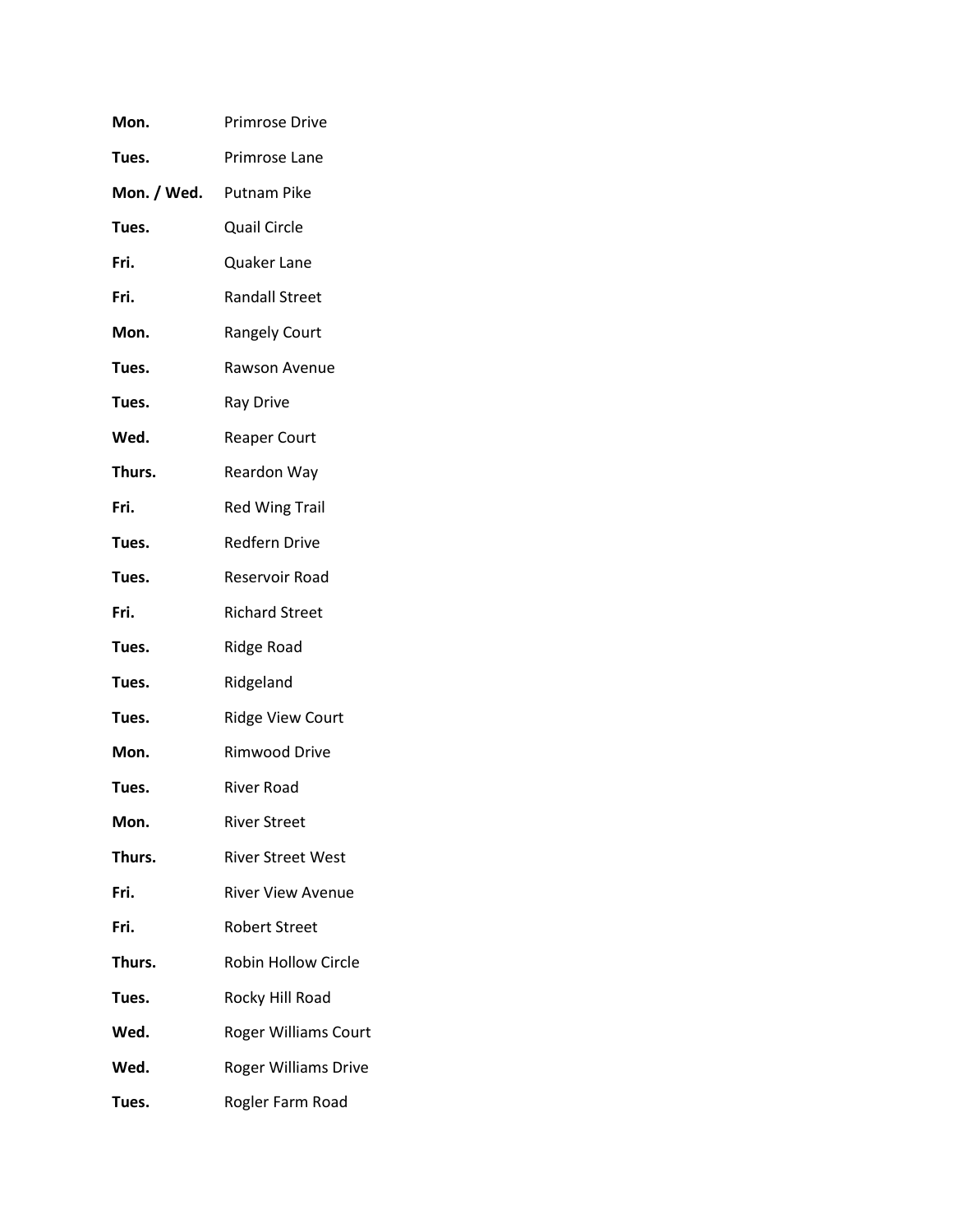| Wed.   | Rosemary Lane            |
|--------|--------------------------|
| Fri.   | Rosewood Drive           |
| Wed.   | <b>Ruff Stone Road</b>   |
| Mon.   | <b>Russell Lane</b>      |
| Tues.  | <b>Ryan Court</b>        |
| Tues.  | Samantha Way             |
| Mon.   | Sammy Lane               |
| Fri.   | Sanderson Road           |
| Mon.   | <b>Scenic View Drive</b> |
| Mon.   | <b>School Street</b>     |
| Mon.   | Sebille Road             |
| Mon.   | <b>Second Street</b>     |
| Fri.   | Shadowbrook Lane         |
| Tues.  | Shamrock Lane            |
| Wed.   | Sheffield Road           |
| Tues.  | Sheila Lane              |
| Wed.   | Sherwood Lane            |
| Tues.  | <b>Sidney Street</b>     |
| Mon.   | Silverlake Avenue        |
| Wed.   | Smith Avenue             |
| Tues.  | <b>Snowberry Court</b>   |
| Tues.  | Soban Street             |
| Wed.   | Sophia Lane              |
| Thurs. | South Glen Drive         |
| Fri.   | Spencer Road             |
| Fri.   | <b>Sprague Street</b>    |
| Fri.   | Spragueville Road        |
| Fri.   | <b>Spring Street</b>     |
| Thurs. | Spruce Circle            |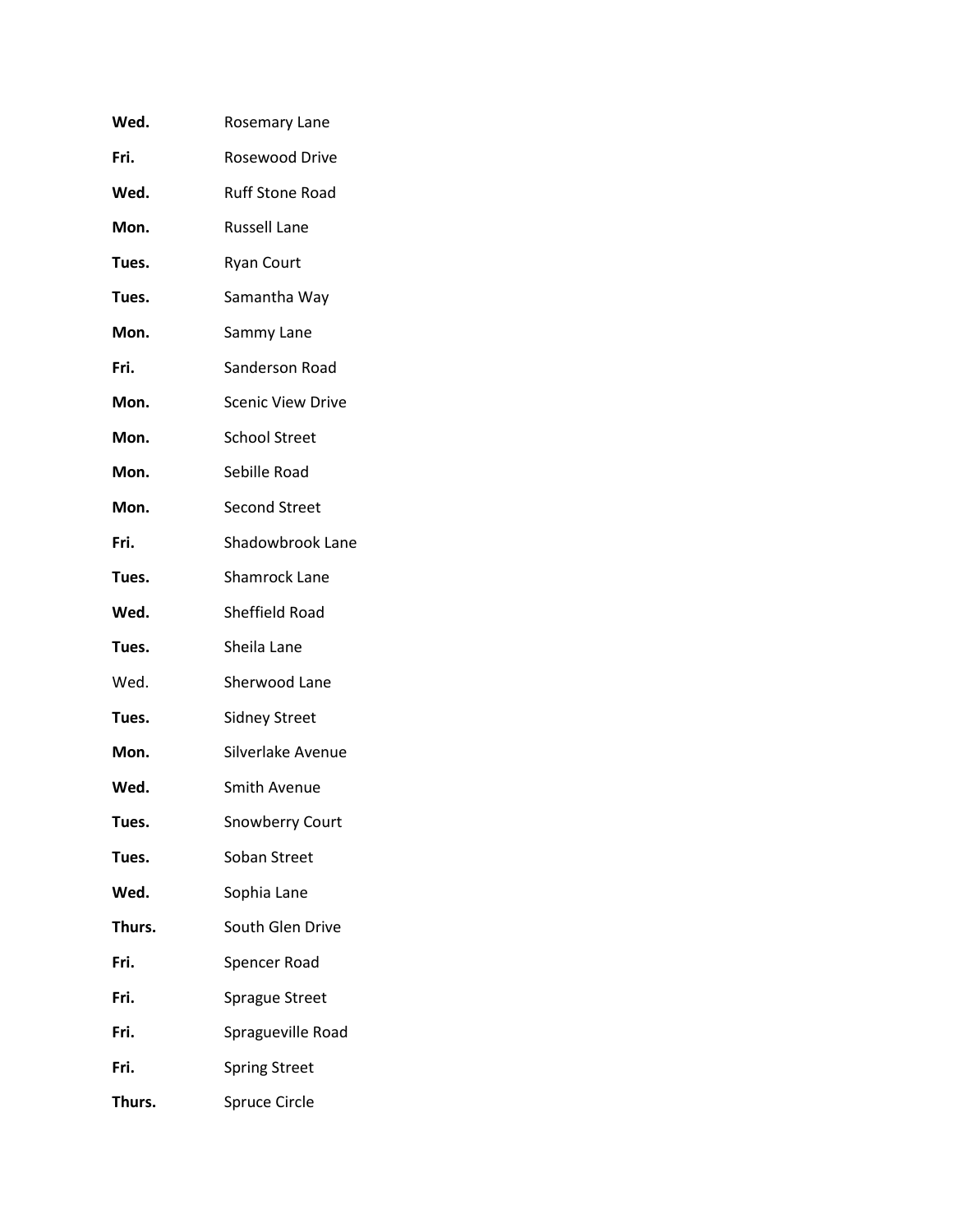| Tues.  | St. Michaels Way          |
|--------|---------------------------|
| Wed.   | <b>Steer Road</b>         |
| Wed.   | <b>Steer Street</b>       |
| Fri.   | <b>Stephen Street</b>     |
| Tues.  | Stillwater Road           |
| Wed.   | <b>Stonehenge Drive</b>   |
| Wed.   | <b>Stone Post Way</b>     |
| Mon.   | <b>Stony Lane</b>         |
| Wed.   | Sturbridge Avenue         |
| Tues.  | <b>Summer Court</b>       |
| Mon.   | Summerfield Drive         |
| Tues.  | <b>Sunset Drive</b>       |
| Mon.   | Susan Avenue              |
| Fri.   | <b>Sutton Street</b>      |
| Thurs. | Swan Road                 |
| Mon.   | Sweet Road                |
| Tues.  | <b>Talcott Street</b>     |
| Wed.   | <b>Tamarac Drive</b>      |
| Tues.  | <b>Tameo Lane</b>         |
| Wed.   | <b>Tanglewood Drive</b>   |
| Thurs. | <b>Tarklin Road</b>       |
| Wed.   | <b>Terrace Drive</b>      |
| Thurs. | <b>Thibeault Trail</b>    |
| Mon.   | <b>Third Street</b>       |
| Mon.   | <b>Thornton Avenue</b>    |
| Wed.   | <b>Thornton Street</b>    |
| Wed.   | <b>Thorpe Street</b>      |
| Tues.  | <b>Thurber Boulevard</b>  |
| Fri.   | <b>Tippling Rock Road</b> |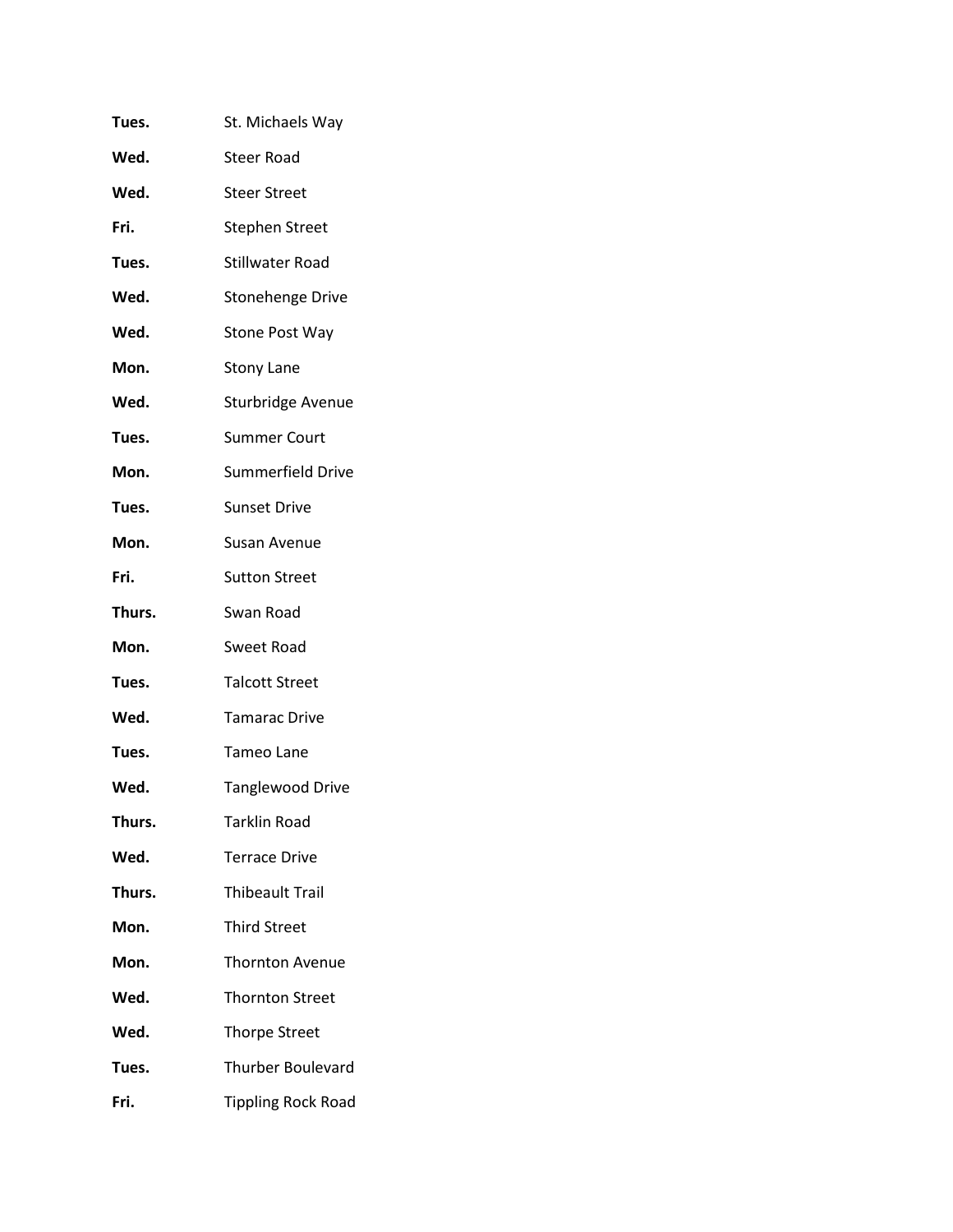| Fri.   | <b>Tomahawk Trail</b>    |
|--------|--------------------------|
| Thurs. | <b>Totem Pole Trail</b>  |
| Tues.  | <b>Tristan Court</b>     |
| Fri.   | <b>Tucker Road</b>       |
| Fri.   | Tunmore Road             |
| Tues.  | <b>Twin River Road</b>   |
| Mon.   | Ursula Road              |
| Thurs. | Val Jean Drive           |
| Tues.  | <b>Valley Street</b>     |
| Thurs. | Valley View Drive        |
| Tues.  | Valley Way               |
| Tues.  | Varin Drive              |
| Wed.   | Vaughn Street            |
| Tues.  | Vera Drive               |
| Wed.   | <b>Vernon Street</b>     |
| Tues.  | Victoria Drive           |
| Mon.   | Villa Street             |
| Mon.   | <b>Village Drive</b>     |
| Wed.   | <b>Wade Drive</b>        |
| Mon.   | <b>Wadsworth Avenue</b>  |
| Thurs. | <b>Walnut Lane</b>       |
| Fri.   | <b>Walter Carey Road</b> |
| Mon.   | <b>Waltham Street</b>    |
| Fri.   | <b>Wampum Trail</b>      |
| Mon.   | <b>Warren Street</b>     |
| Mon.   | Waterman Avenue          |
| Fri.   | <b>Waterview Drive</b>   |
| Mon.   | <b>Webster Street</b>    |
| Mon.   | Welcome Road             |